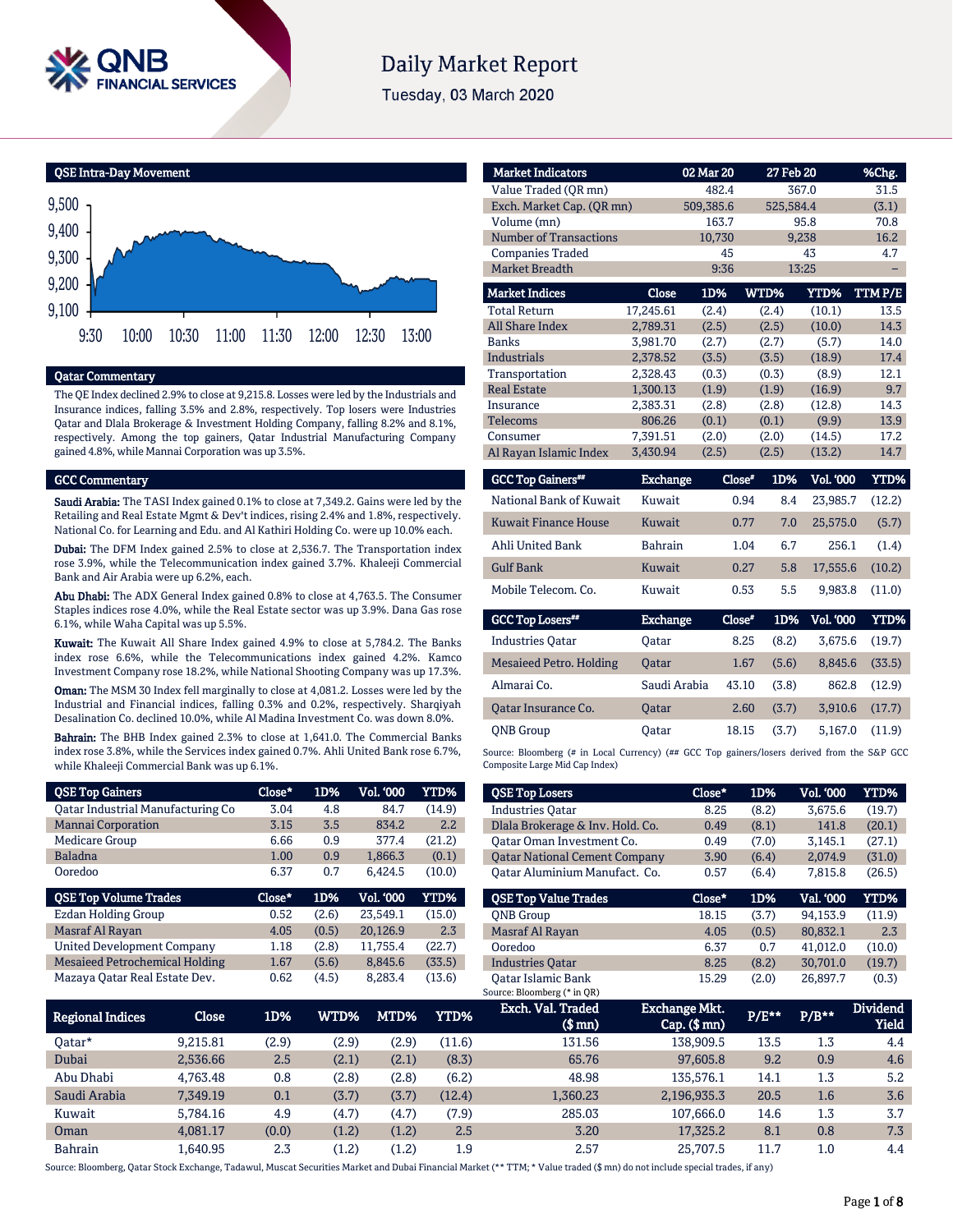## Qatar Market Commentary

- The QE Index declined 2.9% to close at 9,215.8. The Industrials and Insurance indices led the losses. The index fell on the back of selling pressure from GCC and non-Qatari shareholders despite buying support from Qatari shareholders.
- Industries Qatar and Dlala Brokerage & Investment Holding Company were the top losers, falling 8.2% and 8.1%, respectively. Among the top gainers, Qatar Industrial Manufacturing Company gained 4.8%, while Mannai Corporation was up 3.5%.
- Volume of shares traded on Monday rose by 70.8% to 163.7mn from 95.8mn on Thursday. Further, as compared to the 30-day moving average of 83.9mn, volume for the day was 95.2% higher. Ezdan Holding Group and Masraf Al Rayan were the most active stocks, contributing 14.4% and 12.3% to the total volume, respectively.

| <b>Overall Activity</b>    | Buy %* | Sell %* | Net (QR)            |
|----------------------------|--------|---------|---------------------|
| Oatari Individuals         | 25.80% | 17.94%  | 37.896.690.39       |
| <b>Oatari Institutions</b> | 39.79% | 15.65%  | 116,454,486.92      |
| Oatari                     | 65.59% | 33.59%  | 154,351,177.30      |
| <b>GCC</b> Individuals     | 0.81%  | 0.98%   | (821, 814.56)       |
| <b>GCC</b> Institutions    | 0.68%  | 0.96%   | (1,322,331.04)      |
| <b>GCC</b>                 | 1.49%  | 1.94%   | (2,144,145.60)      |
| Non-Oatari Individuals     | 7.97%  | 9.31%   | (6.456.155.06)      |
| Non-Oatari Institutions    | 24.95% | 55.16%  | (145,750,876.64)    |
| Non-Oatari                 | 32.92% | 64.47%  | (152, 207, 031, 70) |

Source: Qatar Stock Exchange (\* as a % of traded value)

## Earnings Releases, Global Economic Data and Earnings Calendar

#### Earnings Releases Company Market Currency Revenue (mn) 4Q2019 % Change YoY Operating Profit (mn) 4Q2019 % Change YoY Net Profit (mn) 4Q2019 % Change YoY The National Co. for Glass Ind.\* Saudi Arabia SR 76.3 -22.7% (8.8) N/A (30.6) N/A Knowledge Economic City\* Saudi Arabia SR 161.6 127.3% 4.9 N/A 18.1 N/A Arabian Cement Co.\* Saudi Arabia SR 782.0 30.2% 308.6 N/A 208.7 N/A Al Babtain Power & Telecom. Co.\* Saudi Arabia SR 1,348.6 47.7% 107.7 76.6% 86.0 23.4% Ataa Educational Co. Saudi Arabia SR 84.5 5.1% 23.7 23.4% 17.3 7.0% Nat. Shipping Co. of Saudi Arabia\* Saudi Arabia SR 6,567.0 7.1% 1,223.0 12.4% 620.7 29.0%

Source: Company data, DFM, ADX, MSM, TASI, BHB. (\*Financial for FY2019)

## Global Economic Data

| <b>Date</b> | <b>Market</b> | <b>Source</b>                   | <b>Indicator</b>                     | Period | <b>Actual</b> | Consensus                | <b>Previous</b> |
|-------------|---------------|---------------------------------|--------------------------------------|--------|---------------|--------------------------|-----------------|
| 03/02       | US            | Markit                          | Markit US Manufacturing PMI          | Feb    | 50.7          | 50.8                     | 50.8            |
| 03/02       | <b>US</b>     | Institute for Supply Management | <b>ISM Manufacturing</b>             | Feb    | 50.1          | 50.5                     | 50.9            |
| 03/02       | UK            | Markit                          | Markit UK PMI Manufacturing SA       | Feb    | 51.7          | 51.9                     | 51.9            |
| 03/02       | <b>UK</b>     | <b>Bank of England</b>          | Money Supply M4 MoM                  | Jan    | 0.6%          | -                        | 0.1%            |
| 03/02       | UK            | Bank of England                 | M4 Money Supply YoY                  | Jan    | 4.7%          | $\overline{\phantom{0}}$ | 3.8%            |
| 03/02       | <b>EU</b>     | Markit                          | Markit Eurozone Manufacturing PMI    | Feb    | 49.2          | 49.1                     | 49.1            |
| 03/02       | Germany       | Markit                          | Markit/BME Germany Manufacturing PMI | Feb    | 48.0          | 47.8                     | 47.8            |
| 03/02       | France        | Markit                          | Markit France Manufacturing PMI      | Feb    | 49.8          | 49.7                     | 49.7            |
| 03/02       | Japan         | Markit                          | Jibun Bank Japan PMI Mfg             | Feb    | 47.8          | $\overline{\phantom{0}}$ | 47.6            |
| 03/02       | China         | Markit                          | Caixin China PMI Mfg                 | Feb    | 40.3          | 46.0                     | 51.1            |
| 03/02       | India         | Markit                          | Markit India PMI Mfg                 | Feb    | 54.5          | -                        | 55.3            |

Source: Bloomberg (s.a. = seasonally adjusted; n.s.a. = non-seasonally adjusted; w.d.a. = working day adjusted)

## Earnings Calendar

| <b>Tickers</b> | <b>Company Name</b>                              | Date of reporting 4Q2019 results | No. of days remaining | <b>Status</b> |
|----------------|--------------------------------------------------|----------------------------------|-----------------------|---------------|
| <b>DBIS</b>    | Dlala Brokerage & Investment Holding Company     | 3-Mar-20                         |                       | Due           |
| <b>AKHI</b>    | Al Khaleej Takaful Insurance Company             | $3-Mar-20$                       |                       | Due           |
| <b>OGRI</b>    | Oatar General Insurance & Reinsurance Company    | 4-Mar-20                         |                       | Due           |
| QFBQ           | <b>Qatar First Bank</b>                          | $4-Mar-20$                       |                       | Due           |
| <b>OOIS</b>    | <b>Qatar Oman Investment Company</b>             | 8-Mar-20                         |                       | Due           |
| <b>ZHCD</b>    | <b>Zad Holding Company</b>                       | $11-Mar-20$                      | 8                     | Due           |
| <b>BRES</b>    | Barwa Real Estate Company                        | 11-Mar-20                        | 8                     | Due           |
| <b>OGMD</b>    | <b>Qatari German Company for Medical Devices</b> | 11-Mar-20                        |                       | Due           |

Source: QSE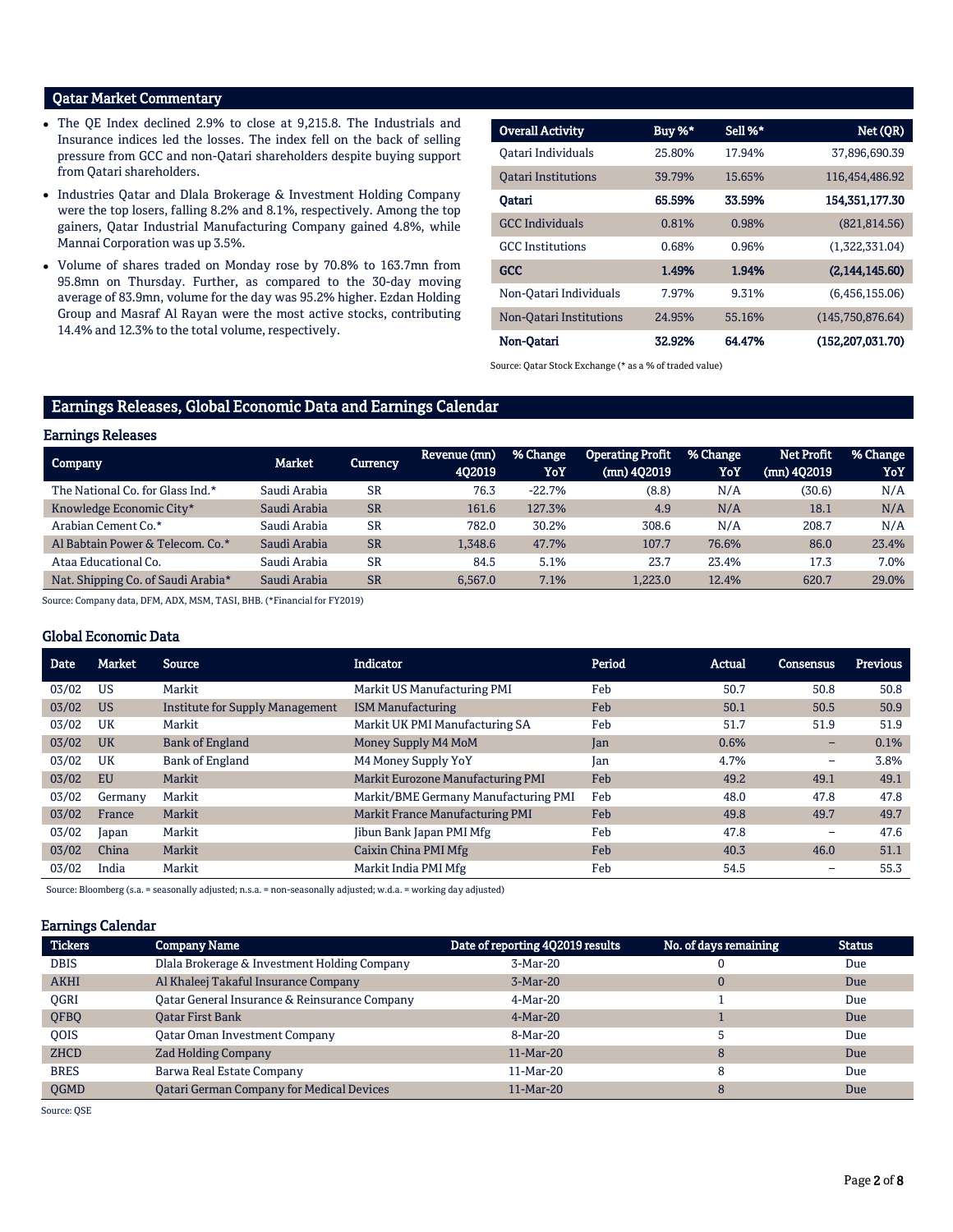## News

## Qatar

- Masraf Al Rayan's subsidiary to establish digital bank in AIFC Al Rayan Investment, which is a wholly owned subsidiary of Masraf Al Rayan, is working on the requirements of authorizing a new bank with an expected paid-up capital of \$10mn and an authorized capital of \$20mn. The new bank is intended to be the first full-fledged digital bank in Astana International Financial Centre (AIFC) that will focus on the development of Islamic banking products and investments facilitated by the application of fintech products. The AIFC and Al Rayan Investment (ARI) are in the process of signing a Memorandum of Understanding that establishes the framework for cooperation during the licensing process in the coming months. ARI offers asset management and investment banking services. Investment banking services focus on corporate advisory, mergers and acquisitions and the issuance of public debt and equity. (QSE, Gulf-Times.com)
- QATI in process of establishing an IT services subsidiary in QFC – Qatar Insurance Company (QATI) plans to offer internally developed, best-in-class insurance administration platform to emerging market insurance carriers. QATI will collaborate with Swiss Re, a leading global reinsurance company, to integrate specialized offerings into the platform to help insurers oversee and manage their underwriting strategy and monitor exposure to natural catastrophes. QATI is in the process of establishing an IT services subsidiary in the Qatar Financial Centre (QFC), called Anoud Technologies LLC (Anoud Tech). Anoud Tech will provide marketing, implementation and maintenance services in respect of the Group's internally developed insurance IT system to third party clientele. The integrated system, called 'Anoud+', provides insurers an efficient, comprehensive way to manage all aspects of their insurance programs. QATI stated it requires little or no additional IT investment thanks to the use of advanced, Internet-based technology, and the platform also offers access to cutting edge reinsurance tools and risk modeling capabilities. (Gulf-Times.com)
- SMEs to help Qatar diversify away from hydrocarbons Small and medium-sized enterprises (SMEs) play an important role in economic growth and in the diversification strategy of Qatar, Qatar Chamber's Director General, Saleh bin Hamad Al-Sharqi said during the 'third SMEs Conference'. Al-Sharqi, who thanked the Ministry of Commerce and Industry, the British Embassy in Qatar, and Qatar Development Bank (QDB), underscored the role and importance of SMEs in the development and growth of the economy saying, the sector contributes to productivity and generates job opportunities, which helps curb unemployment and poverty. Citing statistics from the World Trade Organization (WTO), Al-Sharqi said that around 95% of projects around the world come from SMEs. Also, he said SMEs contribute 45% to the global GDP. He said the government has put a premium in the development of the country's SME sector because of its important role in keeping pace with new economic policies and global challenges, as well as its significance in realizing the objectives of the Qatar National Vision 2030. (Gulf-Times.com)
- Qatar-Turkey trade stands at over \$2bn in 2019 Trade exchange between Qatar and Turkey stood at over \$2bn in

2019, according to figures provided by an official of the Turkish Exporters' Assembly (TIM) during a business forum held in Doha. Bilateral trade volume between Qatar and Turkey continues to increase, TIM Deputy General Secretary A Eser Erginoglu said during the event. "Both countries' bilateral trade volume saw a continuous growth from \$375mn in 2009 to reach more than \$2bn last year. But there is still more room for further expansion of these figures," Erginoglu pointed out. Turkey's top exports to Qatar in 2019 include jewelry amounting to \$106mn, aero planes (\$101mn), and iron and steel (\$27mn), while major imports from Qatar comprise of aluminum alloys (\$172mn), polyethylene (\$55mn), and medium oils and preparations (\$11mn). Erginoglu noted that Qatar and Turkey share significant cooperation in construction industry. Total cumulative value of construction projects completed by Turkish contractors in the Qatari market exceeded \$10bn. (Gulf-Times.com)

- Qatar-UK trade jumps 21% to £6.7bn in 2019 Bilateral trade between Qatar and the UK stood at £6.7bn, registering 21% growth in 2019, Trade Commissioner for the Middle East, Simon Penny, said during the "third SMEs Conference" held in Doha. In his welcome speech, Penny said the UK supports more businesses in Qatar than in any other country in the world through the UK Export Finance. According to Penny, there are more than 700 British companies registered in Qatar, as well as many more that are seeking investment or collaborative opportunities across multiple sectors. "We currently have more than £3.5bn worth of financial support to Qatar; there's still an additional £1.5bn capacity that we have available, and this is available to Qatari companies that want to buy goods and services from the UK, and it is also available to UK companies that are involved in the supply chain and that are looking to derisk some of the financial risks that come with doing business overseas," he said. (Gulf-Times.com)
- Qatar and Uruguay sign open skies air services agreement HE the Minister of Transport and Communications Jassim Seif Ahmed Al-Sulaiti attended the final signing of an open skies air services agreement between Qatar and Uruguay. "The agreement comes within the framework of connecting Qatar with more air services agreements, permitting its national carrier, Qatar Airways, to expand its destinations all around the world," the Ministry of Transport and Communications stated. (Gulf-times.com)

## International

 OECD: Global growth plunging into downturn over coronavirus – The coronavirus outbreak is plunging the world economy into its worst downturn since the global financial crisis, the Organisation for Economic Cooperation and Development (OECD) warned on Monday, urging governments and central banks to fight back to avoid an even steeper slump. The global economy is set to grow only 2.4% this year, the lowest since 2009 and down from a forecast of 2.9% in November, the OECD stated in an update of its outlook. The Paris-based policy forum projected the global economy could recover to 3.3% growth in 2021, assuming the epidemic peaked in China in the first quarter of this year and other outbreaks proved mild and contained. However, if the virus spreads throughout Asia,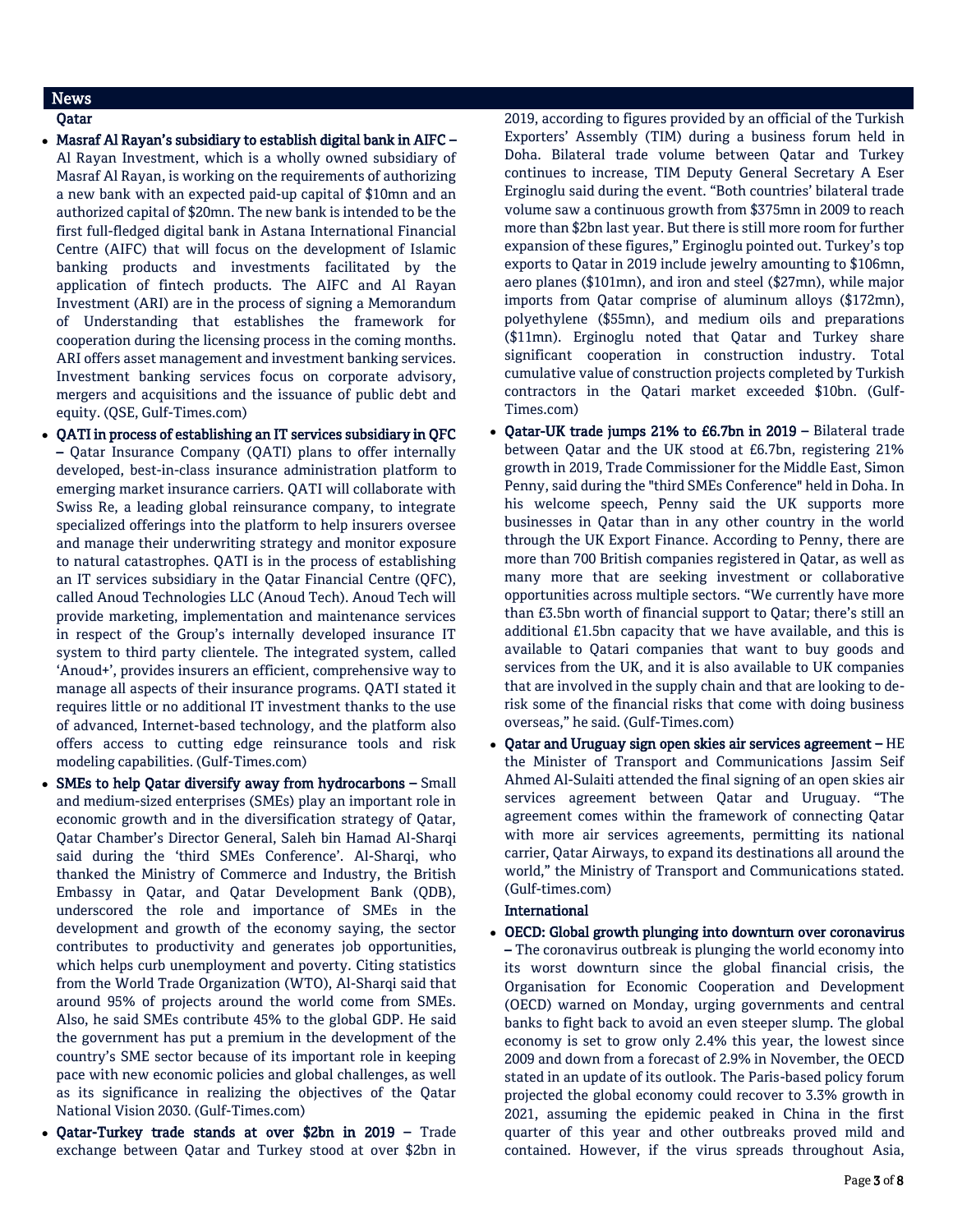Europe and North America, global growth could drop as low as 1.5% this year, the OECD warned. (Reuters)

- US manufacturing sector stalls as coronavirus hits supply chains – The US factory manufacturing activity slowed in February as new orders contracted, reflecting worries about supply chain disruptions related to the fast-spreading coronavirus outbreak, which has revived financial market fears of a recession. While other data on Monday showed construction spending increased by the most in nearly two years, hitting a record high in January, the upbeat news was overshadowed by the coronavirus epidemic. Global stock markets have tumbled, with Wall Street's key indexes suffering their worst week since the 2008 global financial crisis last week. The yield on the two-year Treasury note fell below 1% for the first time since 2016. The Institute for Supply Management (ISM) stated its index of national factory activity fell to a reading of 50.1 last month from 50.9 in January. Economists polled by Reuters had forecasted the index would slip to 50.5 in February. A reading above 50 indicates expansion in the manufacturing sector, which accounts for 11% of the US economy. The ISM index pulled above the 50 threshold in January for the first time in five months, as trade tensions between the US and China eased following the signing of a partial deal that month. However the coronavirus epidemic, which has killed at least 3,000 people and infected more than 80,000, most of them in China, is a new threat for factories. A third report on Monday from the Commerce Department showed construction spending surged 1.8% to a record high of \$1.369tn as investment in both private and public projects increased. (Reuters)
- UK mortgage approvals rise to highest since February 2016 British lenders approved the highest number of mortgages for house purchase in nearly four years in January, Bank of England (BoE) figures showed on Monday, confirming a pick-up in consumer demand at the start of 2020. The BoE stated lenders signed off on 70,888 mortgages in January, up from 67,930 in December and the greatest number since February 2016, before the impending referendum on Brexit took steam out of the housing market in most of the country. The BoE data showed the annual growth rate in unsecured consumer lending held steady at 6.1% in January. Last week mortgage lender Nationwide reported that house prices in February were 2.3% higher than a year earlier, their biggest annual rise in 18 months, after Brexit worries had weighed on demand for much of 2019. The BoE stated net mortgage lending rose by 4.007bn Pounds in January, versus a forecast increase of 4.7bn Pounds while consumer lending increased by 1.230bn Pounds compared with a forecast rise of 1.1bn Pounds on the month. (Reuters)
- UK February manufacturing expands at fastest pace since April 2019 – Growth of manufacturing output accelerated to a tenmonth high in February, as domestic demand continued to recover on the back of reduced political uncertainty. Supplychain disruptions were rapidly emerging, however, as the outbreak of COVID-19 led to sizeable raw material delivery delays, rising input costs and increased pressure on stocks of purchases. The seasonally adjusted IHS Markit/CIPS Purchasing Managers' Index (PMI) rose to 51.7 in February, up from 50.0 in January, but below the earlier flash estimate of

51.9. The PMI posted above the 50.0 neutral mark for the first time in ten months. Manufacturing output increased at the fastest pace since April 2019, as growth strengthened in both the consumer and intermediate goods sectors. In contrast, the downturn at investment goods producers continued. The main factor underlying output growth was improved intakes of new work. Business optimism also strengthened, hitting a ninemonth high, reflecting planned new investment, product launches, improved market conditions and a more settled political outlook. Manufacturing employment resumed it's downwards trend in February, falling for the tenth time during the past 11 months. The decline was centered on the investment goods sector, as jobs growth was seen at both consumer and intermediate goods producers. (Markit)

- Eurozone's PMI rises to one-year high, but supply-side constraints emerge – Operating conditions in the Eurozone's manufacturing sector continued to worsen during February, but only marginally and at the weakest rate for the past year. The IHS Markit Eurozone Manufacturing PMI, which is adjusted for seasonal factors, recorded 49.2 in February, up from January's 47.9 and slightly above the earlier flash reading. Although the PMI has now recorded below the 50.0 no-change mark for 13 months in succession, February's reading marked not only a one-year high, but also a second successive monthly rise in the index. Latest data indicated that two market groups registered deterioration in operating conditions in February. Investment goods producers registered the weakest performance, followed by intermediate. The biggest manufacturing economy, Germany, also saw another deterioration in performance, despite the respective PMI reaching its highest level in over a year. Euro area wide manufacturing production and new orders both remained inside negative territory during February, although rates of contraction were the weakest in nine and 15 months respectively. In contrast, export trade fell at a sharper rate to extend the current run of continuous contraction to just under a year-and-a-half. (Markit)
- Germany's manufacturing moves closer to stabilization in February – The downturn in Germany's manufacturing sector continued to ease in February, with latest PMI data from IHS Markit and BME showing slower falls in output, new orders and employment. The results came despite an accelerated drop in new export orders and disruption to supply chains, both linked to the outbreak of Covid-19 in China. There was also evidence of coronavirus-related concerns weighing on firms' expectations towards future output. The headline IHS Markit/BME Germany Manufacturing PMI – a single-figure snapshot of the performance of the manufacturing economy – rose to a 13-month high of 48.0 in February, up from January's reading of 45.3. Underlying data showed upward pressure on the headline PMI from its entire component, with output, new orders, employment and stocks of purchases each falling at slower rates. That said, the biggest contributing factor behind the rise was a deterioration in supplier delivery times, with longer lead times having a positive influence on the PMI. On the price front, February saw a further substantial drop in average factory gate charges, with the rate of decline unchanged since January and remaining among the fastest seen over the past ten years. There was also a further drop in prices paid for raw materials and other inputs, though the rate of decline eased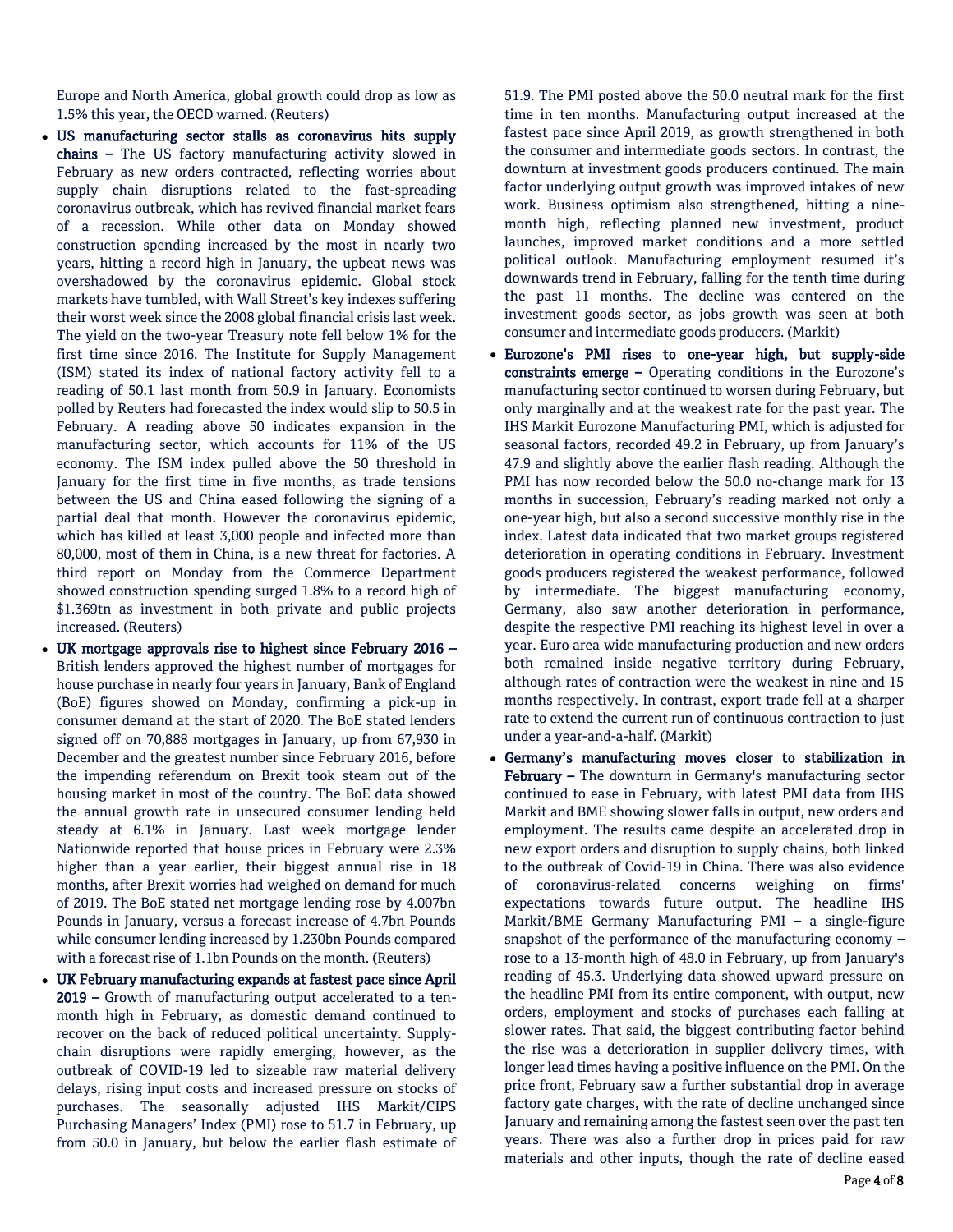sharply from the previous survey period to the slowest since last June. German manufacturers remained optimistic about the outlook for output over the next 12 months. That said, amid uncertainties about the impact of the coronavirus outbreak on supply chains and the global economy, confidence eased from January's 17-month high. (Markit)

- French manufacturing output falls amid weaker demand The latest PMI data revealed a contraction in French manufacturing output, resulting in the first deterioration in business conditions for seven months. The fall in production stemmed from a decline in new orders, which was the quickest since December 2018. Meanwhile, supplier delivery times lengthened to the greatest extent for 12 months amid widespread reports of coronavirus-related disruptions. The seasonally adjusted IHS Markit France Manufacturing Purchasing Managers' Index (PMI) - a single figure measure of developments in overall business conditions - fell to 49.8 in February, down from 51.1 in January. The reading pointed to a fractional deterioration in business conditions, the first for seven months. A key factor driving the downturn was a fall in new orders placed with French manufacturers. The result represented a renewed decline after January's recovery and the rate of decrease was the fastest for over a year. When explaining the reduction, panelists cited the prolonged discontinuation of Boeing 737 Max production, slowing demand in the automotive sector and coronavirus disruptions. Weighing on aggregate demand was a fall in international sales midway through the first quarter. The solid reduction was the strongest since last March, with some survey respondents mentioning the COVID-19 outbreak. (Markit)
- India factory activity growth slows in February on weak demand - India's factory activity growth slowed in February from the previous month's eight-year high due to a modest weakening in demand and output, although overall conditions remained firm, a private survey showed on Monday. The Nikkei Manufacturing Purchasing Managers' Index, compiled by IHS Markit, fell to 54.5 last month from January's 55.3, above a Reuters poll forecast of 52.8. It has stayed above the 50-point threshold mark, which separates growth from contraction, for over two years. (Reuters)
- India's February jobless rate rises to 7.78%, highest in four months – India's unemployment rate rose to 7.78% in February, the highest since October 2019, and up from 7.16% in January, according to data released by the Centre for Monitoring Indian Economy (CMIE) on Monday, reflecting the impact of a slowdown in the economy. India's economy expanded at its slowest pace in more than six years in the last three months of 2019, with analysts predicting further deceleration as the global coronavirus outbreak stifles growth in Asia's third-largest economy. In rural areas, the unemployment rate increased to 7.37% in February from 5.97% in the previous month, while in urban areas, it fell to 8.65% from 9.70%, the data released by CMIE, a Mumbai-based private think-tank showed. (Reuters)

## Regional

 Reuters survey: OPEC February oil output sinks on Libyan unrest, cuts – OPEC oil output dropped in February to the lowest in over a decade as Libyan supply collapsed due to a blockade of ports and oilfields and Saudi Arabia and other Gulf members

over delivered on a new production-limiting accord, a Reuters survey found. On average, the 13-member OPEC pumped 27.84mn bpd last month, according to the survey, down 510,000 bpd from January's figure. Despite the drop in supply, crude prices LCOc1 have slipped to below \$50 a barrel on concern that the coronavirus outbreak will cut oil demand. OPEC and its allies meet this week to discuss further steps to support the market. OPEC, Russia and other allies, known as OPEC+, agreed to deepen an existing supply cut by 500,000 bpd from January 1, 2020. OPEC's share of the new reduction is about 1.17mn bpd, to be made by 10 members, all except Iran, Libya and Venezuela. The 10 OPEC members bound by the agreement easily exceeded the pledged cuts in February thanks to Saudi Arabia and its Gulf allies cutting more than called for to support the market. Still, an increase in production by Iraq and Nigeria both laggards in delivering on previous OPEC+ agreements meant that OPEC complied with 128% of the pledged cuts in February, the survey found, down from 133% in January. (Reuters)

- OPEC-watchers expect substantial production cutback this week - OPEC and its allies are expected to agree deeper production cutbacks this week as the coronavirus batters oil demand, a Bloomberg survey showed. All but two of 29 analysts, traders and brokers in a global poll predicted that the OPEC and its allies will announce new curbs, with an average expectation of 750,000 bpd. That is slightly above the 600,000 barrel-a-day cut recommended by the organization's technical committee in February. The 23-nation alliance by will meet in Vienna on Thursday and Friday, with oil prices near their lowest in more than two years as the virus cripples Chinese manufacturing and threatens a global recession. The Saudis have been pushing OPEC+ to act for several weeks, and Russian President Vladimir Putin has signaled he's willing to support them. (Gulf-Times.com)
- Novak says Russia evaluating earlier, smaller oil production cut proposal by OPEC and allies – Russia is evaluating an earlier and smaller oil production cut proposal made by OPEC and its allies, Energy Minister, Alexander Novak said, adding it had not received one for deeper cuts. The OPEC and its partners known as OPEC+ will meet in Vienna on March 5-6 to discuss additional steps to support markets hit by demand fears over spread of coronavirus. In an initial response to counter the impact of the virus on the oil market, an OPEC+ committee recommended the group deepen its output cuts by 600,000 bpd, in addition to existing cuts of 1.7mn bpd which runs to the end of March. "We are looking at the recommendation made by the (joint) technical committee," Novak told reporters, adding that Russia had not received a proposal to deepen cuts by 1mn bpd. Saudi Arabia and some other OPEC members proposed to deepen the cuts by another 1mn bpd to address demand fears hit by the coronavirus outbreak, sources said. (Reuters)
- IATA: Middle East airlines lose \$100mn due to coronavirus Middle East airlines have lost an estimated \$100mn so far due to the coronavirus outbreak and governments should help the carriers through this difficult period, an official of the International Air Transport Association (IATA) said. Ticket sales in the region for Middle Eastern airlines are expected to drop in coming weeks and revenues are at risk if travel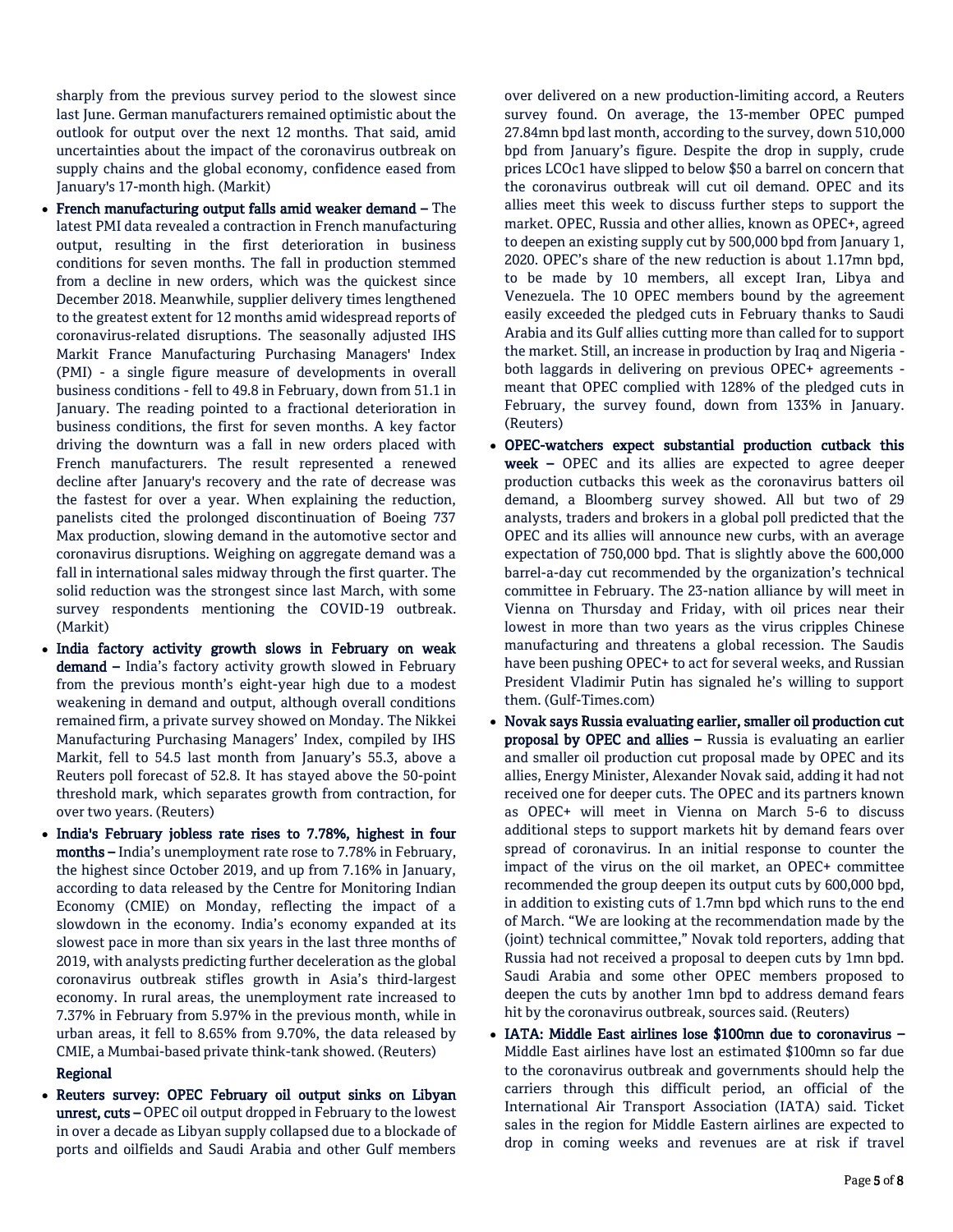restrictions in Asia are extended, IATA Vice President for Africa and the Middle East, Muhammad Ali Albakri told reporters. At this stage, global airlines stand to lose \$1.5bn this year due to the virus, he added. (Reuters)

- Japan's MUFG cuts Middle East growth forecasts due to coronavirus – Japan's Mitsubishi UFJ Financial Group Inc (MUFG) has cut its growth forecast for the Middle East and North Africa for 2020 to 2.1% from 2.8% previously because of the impact of the coronavirus outbreak on the region, it stated. For the GCC region, the Japanese financial group has cut growth expectations to 1.7% from a previous 2.5%, MUFG stated. It stated the Middle East will be impacted because of slowing Chinese energy demand, slowing tourism flows, disruptions to supply chains affecting trade, and lower oil prices. (Reuters)
- SAMA: Consumption in Saudi Arabia up 8.1% YoY in January Consumption in Saudi Arabia grew by 8.1% YoY during January 2020, according to the Saudi Arabian Monetary Authority (SAMA). Consumers in Saudi Arabia spent SR84.59bn last January, compared with SR84.59bn in January 2019. On a monthly basis, spending increased by 5.4%, compared to its level at SR86.8bn in December 2019. Last year spending by consumers in the Kingdom has increased by 4.6% to SR1.03tn, compared with SR980.63bn in 2018. The rise in consumption came supported by an increase in monthly point of sale (PoS) transactions, which reached a new record high. After hitting its highest ever level in December at SR27.93bn, PoS sales reached SR28.53bn by the end of January 2020, as the number of PoS transactions soared by 75% YoY to 186.14mn transactions from 106.36mn in January 2019. In addition, the number of devices used hiked to 452,320 devices in January, compared to around 358,600 in the corresponding period a year earlier. Meanwhile, cash withdrawals marginally decreased by 0.44% in January 2020 to SR62.94bn, compared with SR63.22bn for January 2019. Withdrawals through mada cards rose in January to SR40.05bn compared with SR39.55bn a year earlier, while withdrawals from banks increased by 3.3% to SR22.89bn, compared with SR23.67bn in January 2019. A relatively strong start to the year for Saudi Arabia's private sector may prove short-lived as the coronavirus outbreak is seen hurting the tourism sector and consumer spending. Loans to the private sector rose 8.5% YoY in January, SAMA showed last week, with a rise in mortgages backing the uptick. (Zawya, Reuters)
- Saudi Arabia's real non-oil economy grows at fastest pace in six years – Saudi Arabia's non-oil economy grew by 3.3% last year, its fastest rate since 2014, even as the energy sector contracted and slowed overall growth. Most of the increase in output was driven by the retail, hotel and financial sectors, which are attracting increased investment as the Kingdom moves away from dependence on oil revenues. The oil sector declined by 3.6% in 2019 dragging overall GDP growth to 0.3% according to data released by Saudi Arabia's General Authority for Statistics. "The weakness in the real headline GDP growth was due to the construction in the oil sector," Chief Economist at Abu Dhabi Commercial Bank, Monica Malik told Arab News. "Positively, non-oil activity expanded at the fastest pace since 2014 thanks to a strengthening in non-oil growth. We believe that higher investment growth will remain a key support factor for non-oil activity in 2020 with greater progress with key projects," she

said. Saudi Arabia's GDP at current prices amounted to SR2.974tn in 2019 - up by about 0.8% from a year earlier. Crude petroleum and natural gas accounted for some 27.4% of the Kingdom's economic output, followed by government services at 19.4%. Wholesale and retail trade, restaurants and hotels made up the third largest contributor to GDP, accounting for a 10% share. Weaker oil demand globally hit the Kingdom's exports in 2019 which were down by about 10.4% in value over the year to about SR1.05tn. (Zawya)

- Saudi Arabia's SEDCO Capital fund eyes SR900mn property acquisition – Saudi Arabia-based global asset management firm SEDCO Capital stated that its real estate trust fund is eyeing the acquisition of a property portfolio worth over SR900mn. The firm stated that the SEDCO Capital REIT Fund is eyeing a portfolio of ten developed properties located between the Eastern region and Riyadh. The statement filed with Tadawul stated that the REIT plans to finance the acquisition through a combination of cash and in-kind contributions by issuing new units to increase the fund's capital and using financial leverage as per the fund's terms and conditions. Additionally, the fund has received the board's approval to increase its capital, the statement noted. The asset manager said that it expects the acquisition will have a positive impact on the overall performance of the fund. (Zawya)
- Fawaz Abudulaziz Alhokair Company secures \$800mn Islamic finance – Fawaz Abdulaziz Alhokair Company signed an Islamic term Murabaha facility and a revolving credit facility agreement with a syndicate of Saudi Arabian banks. The \$800mn debt facility is composed of two tranches, including a \$650mn Murabaha to be fully utilized in refinancing existing debt, and \$150mn revolving standby credit facility to finance the businesses operational and expansion needs. The term Murabaha's maturity is seven years (subject to a one-year grace period), while the revolving credit facility's tenure is three years. The banks participating in the loan agreement are: Al Rajhi Banking and Investment Corporation, the National Commercial Bank, Samba Financial Group, Arab National Bank, Mashreqbank, Abu Dhabi Islamic Bank. (Zawya)
- UAE's January consumer prices decline 0.09% MoM and 1.3% YoY in January - Federal Competitiveness and Statistics Authority in Dubai published UAE's consumer price indices for January, which showed that consumer prices fell 0.09% MoM in January 2020 as compared to a fall of 0.2% in December 2019; and also declined 1.3% YoY. (Bloomberg)
- Gulf Islamic Investments buys New York office building Gulf Islamic Investments has acquired a property in New York. The acquisition brings the UAE-based financial services firm's US portfolio to more than \$230mn. The property is an office building in White Plains, Westchester County, with a leasable area of 220,000 square feet, and is currently over 90% occupied by more than 30 tenants. It is also strategically located, as it is close to the Federal, Supreme, District and Country courthouses in New York. (Zawya)
- Nasdaq Dubai welcomes listing of \$2bn Sukuk by Islamic Development Bank – Nasdaq Dubai welcomed the listing of \$2bn Sukuk by the Islamic Development Bank (IsDB), a multilateral lender which finances development across its 57 member countries. The five-year Sukuk is the largest by value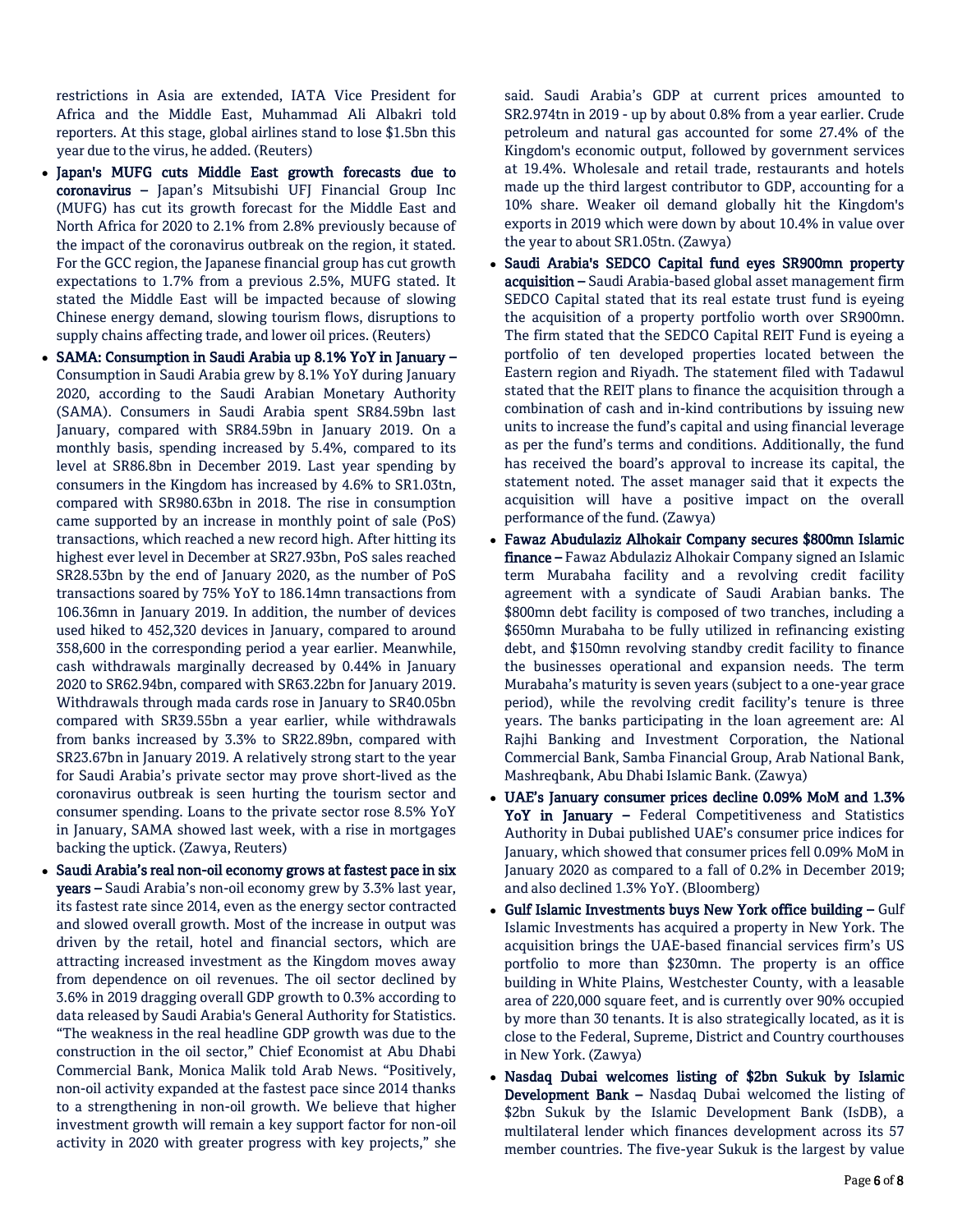to be listed on the exchange by IsDB, Nasdaq Dubai stated. The bank stated it was priced at a profit rate of 1.809% payable on semi -annual basis. The Sukuk makes IsDB the leading Sukuk issuer by total value on Nasdaq Dubai at \$15.64bn. The first of IsDB's 12 current Sukuk listings on the exchange was \$1bn instrument that listed in 2015. The other IsDB listings are three Sukuk of \$1.5bn each, \$1.3bn Sukuk, four Sukuk of \$1.25bn each, EUR650mn Sukuk and EUR1.1bn Sukuk. Dubai is one of the largest centers globally for Sukuk listings by value at \$68.355bn. (Zawya)

- NMC Health calls for debt standstill to stabilize finances NMC Health stated that it will ask for an informal debt standstill to stabilize the UAE -based hospital operator's finances as it confirmed that Moelis would advise it in talks with banks. London -listed NMC stated that it was asking for continued support and an informal standstill in relation to existing facilities from its lenders to achieve an immediate stabilization of the group's financing. It also stated it had hired PwC as an operational adviser to assist on liquidity management and operational measures, while Allen & Overy has been hired as a legal advisor. (Reuters)
- Oman sells OMR25mn 28-day bills at a yield of 1.54% and bidcover at  $1.2x$  – Oman sold OMR25mn of 28 day bills due on April 1, 2020. Investors offered to buy 1.2 times the amount of securities sold. The bills were sold at a price of 99.882, having a yield of 1.54% and will settle on March 4, 2020. (Bloomberg)
- Chicken giant BRF gets approval to export to Oman from 15 plants – Brazilian chicken giant BRF secured 15 licenses to export to Oman, which has recently changed its import permission model and started to qualify individual plants, BRF's Executive Director for Gulf and Turkey, Fadi Felfeli said. Permissions were granted after religious and health authorities from Oman visited BRF units in 2019. With the permission, BRF will be able to export as much as 5,000 tons of chicken and processed food per month to Oman. The company has not provided current export figures to the nation. BRF is Oman's largest animal protein supplier, accounting for almost 60% of Brazil's chicken exports to the nation (Bloomberg)
- Bahrain sells BHD70mn 91-day bills at a yield of 2.45% -Bahrain sold BHD70mn of 91 day bills due on June 3, 2020. The bills were sold at a price of 99.385, having a yield of 2.45% and will settle on March 4, 2020. (Bloomberg)